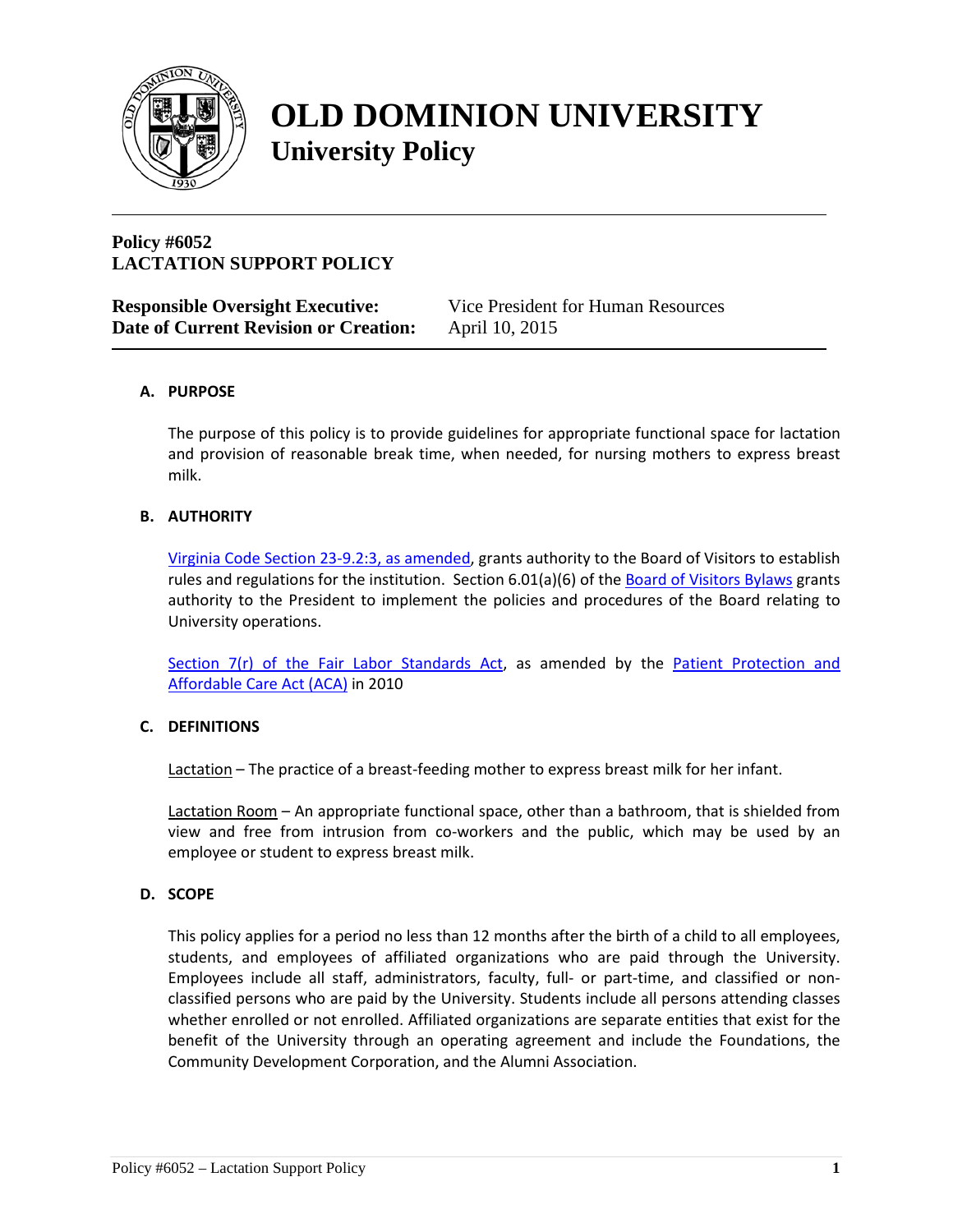#### **E. POLICY STATEMENT**

The [Patient Protection and Affordable Care Act \(ACA\)](http://www.hhs.gov/healthcare/rights/law/) amended Section 7(r) [of the Fair Labor](http://www.dol.gov/whd/nursingmothers/Sec7rFLSA_btnm.htm)  [Standards Act](http://www.dol.gov/whd/nursingmothers/Sec7rFLSA_btnm.htm) in 2010 to require employers to provide reasonable break time for an employee to express breast milk for her nursing child for one year after the birth and to provide a place, other than a bathroom, that is shielded from view and free from intrusion from coworkers and the public, which may be used by an employee to express milk.

Old Dominion University is committed to supporting the lactation needs of employees and students by providing [lactation rooms](http://www.odu.edu/content/dam/odu/policies/university/docs/lactation-rooms.pdf) and reasonable break time for nursing mothers to express breast milk, for no less than 12 months after the birth of a child.

#### **F. PROCEDURES**

- 1. Use of Lactation Resources
	- Employees are responsible for coordinating with their supervisors time needed for lactation and for following the room reservation procedures established for the lactation room they would like to use.
	- Supervisors are responsible for permitting reasonable paid break time for nursing mothers to use lactation rooms as needed. The frequency and duration of the break time will likely vary.
	- Students are responsible for coordinating with their class instructors time needed for lactation and for following the room reservation procedure established for the lactation room they would like to use.
	- Class instructors are responsible for permitting reasonable time away from class for nursing mothers to use lactation rooms as needed. The frequency and duration of the break time will likely vary.
- 2. Responsibilities

The Department of Human Resources and the University Women's Caucus will:

- Annually review established lactation rooms for compliance with Department of Labor Guidelines and recommend any repair or refurbishing needed.
- Identify new spaces as needs are identified and coordinate the preparation of those rooms.
- Maintain a current list of locations, phone contacts and procedures for reserving lactation rooms.
- Disseminate and post the location of lactation rooms and policy information broadly throughout the campus and post on the University, Department of Human Resources, Women's Center and Student Engagement and Enrollment Services Resources websites.
- Coordinate furnishing the lactation rooms with a table, chair and electric outlet. Some may be equipped with a small refrigerator.

All training conducted by the Department of Human Resources related to family-friendly policies will include information about the Lactation Support Policy and resources.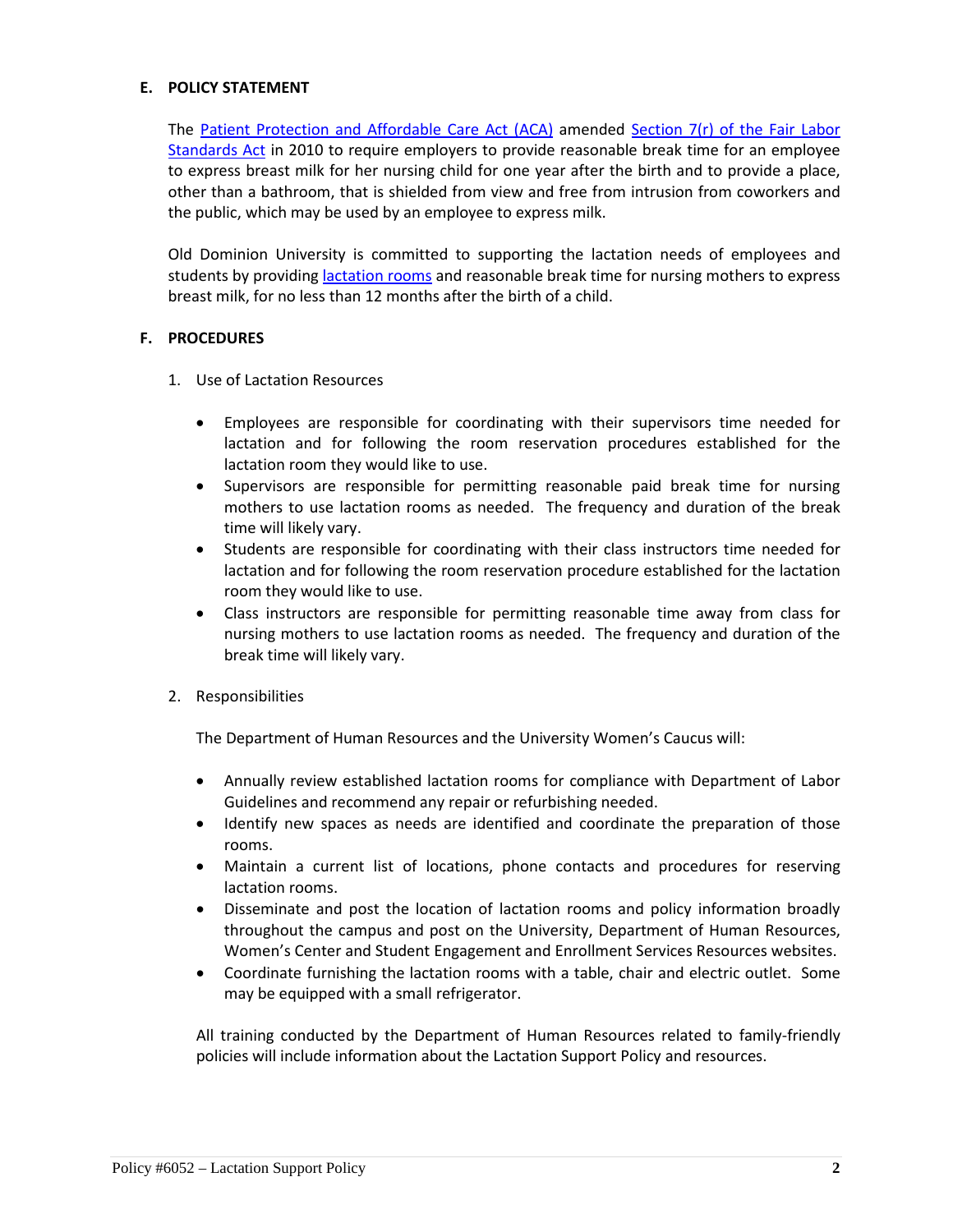- 3. Assistance
	- a. Employees who may have questions, comments or concerns should be directed to the Department of Human Resources at 757-683-3042.
	- b. Students who may have questions, comments or concerns should be directed to the Office of Student Ombudsman Services at 757-683-3442.

#### **G. RESPONSIBLE OFFICER**

Director of Human Resources for Employee Relations & Strategic Initiatives

### **H. RELATED INFORMATION**

[United States Breastfeeding Committee \(USBC\)](http://www.usbreastfeeding.org/)

U.S. [Department of Labor, Wage and Hour Division –](http://www.dol.gov/whd/regs/compliance/whdfs73.htm) Fact Sheet #73: Break Time for Nursing [Mothers under the FLSA](http://www.dol.gov/whd/regs/compliance/whdfs73.htm)

[U.S. Department of Education, Supporting the Academic Success of Pregnant and Parenting](https://www.google.com/url?sa=t&rct=j&q=&esrc=s&source=web&cd=1&ved=0CB4QFjAA&url=https%3A%2F%2Fwww2.ed.gov%2Fabout%2Foffices%2Flist%2Focr%2Fdocs%2Fpregnancy.pdf&ei=d703Vba_PMGpgwS2soGwAQ&usg=AFQjCNFt9RQx-OVKF0kmWL9MoR2IQsQDKQ&sig2=0CIXHPX2xirjNCwj3fGnbw&bvm=bv.91071109,d.eXY&cad=rja)  [Students Under Title IX of the Education Amendments of 1972](https://www.google.com/url?sa=t&rct=j&q=&esrc=s&source=web&cd=1&ved=0CB4QFjAA&url=https%3A%2F%2Fwww2.ed.gov%2Fabout%2Foffices%2Flist%2Focr%2Fdocs%2Fpregnancy.pdf&ei=d703Vba_PMGpgwS2soGwAQ&usg=AFQjCNFt9RQx-OVKF0kmWL9MoR2IQsQDKQ&sig2=0CIXHPX2xirjNCwj3fGnbw&bvm=bv.91071109,d.eXY&cad=rja)